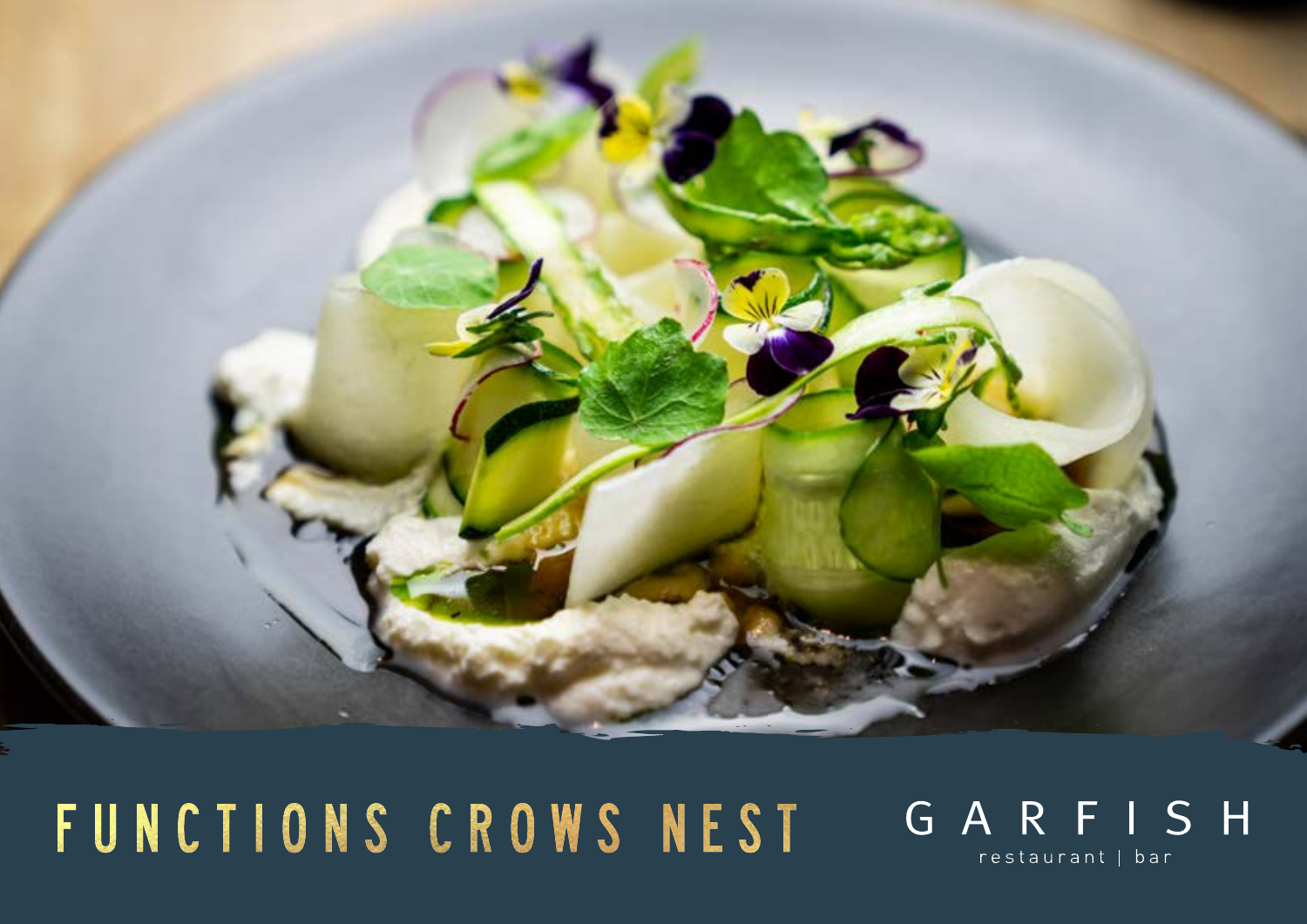## FUNCTIONS AT GARFISH

Boasting an award winning seafood menu and an exceptional wine list Garfish Crows Nest is the perfect venue for a relaxed intimate occasion on the North Shore. Situated in the heart of Crows Nest, it is the perfect venue for a less traditional function.

Garfish Crows Nest will tailor the menu to suit your event, our chef/owner Michael Nash and his team can provide a variety of menu options to meet every taste and budget. Our set menu is available to functions with 12 or more guests and caters for specific dietary requirements, vegetarian alternatives and special menus for children.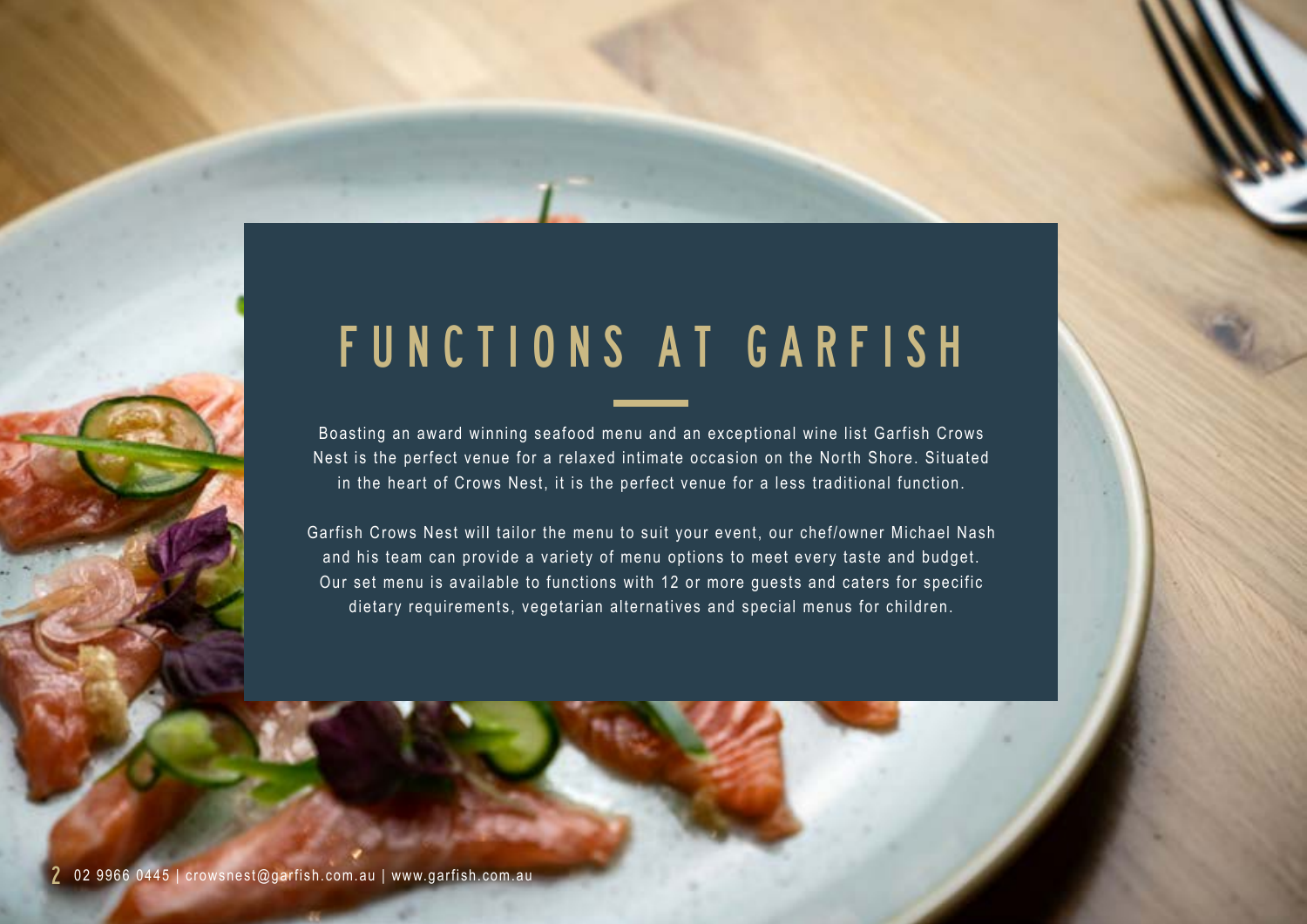

## Our functions spaces

Indoors has a relaxed, warm feel, while outdoors our al fresco area is available all year round and equipped with heaters and blankets during the cooler months. Crows Nest can cater for functions of up to 18 guests at the following times:

### Available

Tuesday – Sunday: Lunch from 12 noon Tuesday – Thursday: Dinner from 5pm Friday – Saturday: Dinner from 8.30pm

### Capacity

12pax – 18pax

### Minimum Spend

\$75 per person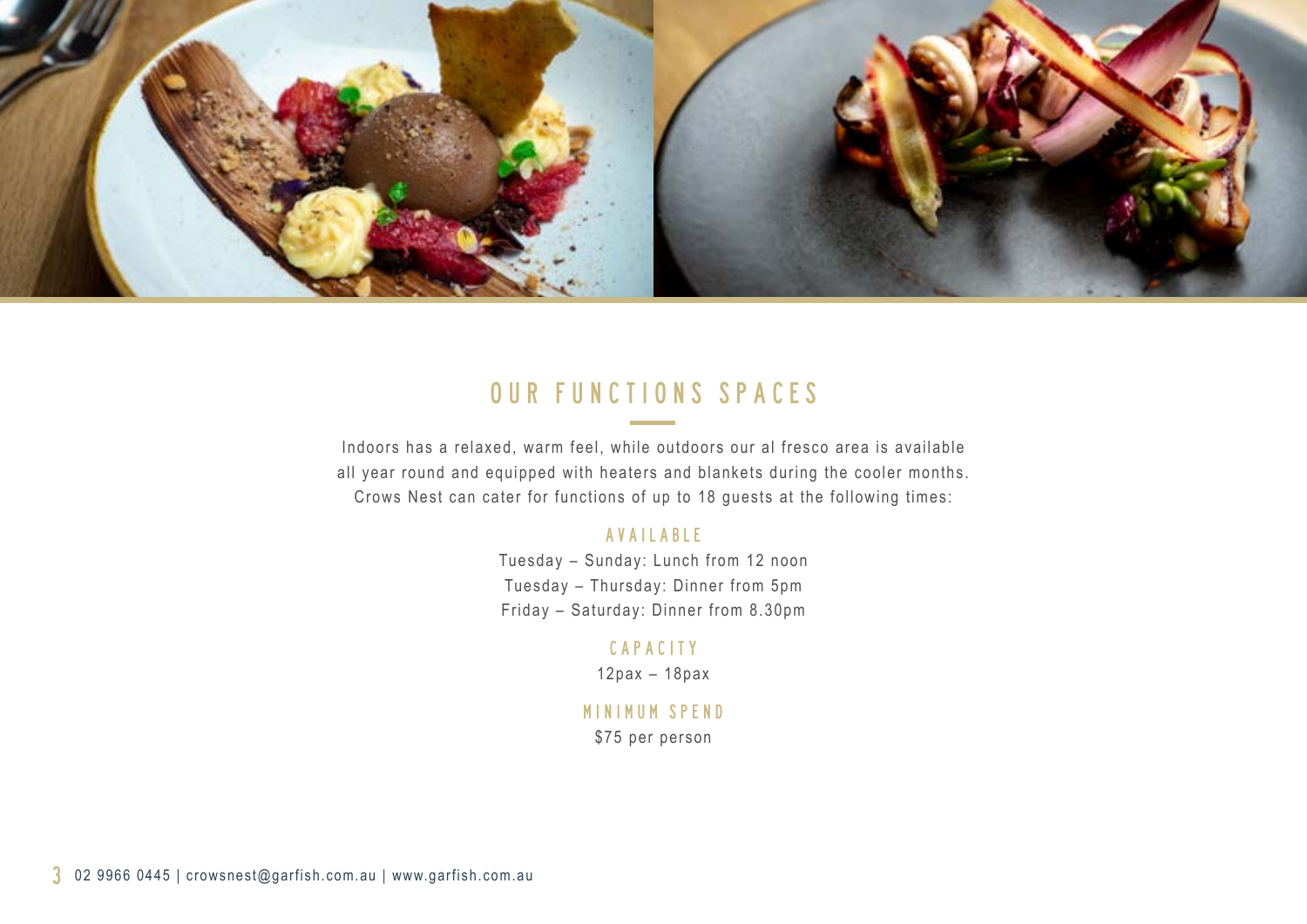## SHARING MENU 2 - C O U R S E S 7 5 P P / 3 - C O U R S E S 9 0 P P

### **BRFAD**

**sourdough | chargrilled garlic & rosemary focaccia**  taramasalata | za'atar | extra virgin olive oil

## entrée

**salt & pepper squid** gf | dfo chili I garlic I coriander I lime

**grilled hokkaido scallops** gf | df sticky twice cooked pork belly | pomelo salad | chilli lime dressing

**hiramasa kingfish sashimi** df beach banana | sea spray | ice plant | white soy dressing | fresh wasabi

### mains

**fish of the day** chefs selection of garnish

**sri lankan fish & king prawn curry** gf | dfo green pea pilau | cucumber pickle

> **chargrilled steak frites grainge grain fed sirloin 250g béarnaise**

*main courses will be served with green salad I caramelised red wine vinaigrette and chips to share* 

## DESSERT

**sticky date pudding** gf pedro ximénez ice cream | butterscotch

**strawberry mousse** gf | df | cn | vegan rhubarb compote | almond crunchy | elderflower & gin granita

**dark chocolate tart** baileys namelaka | passionfruit sorbet

*coffee or tea*

### additional extras:

**add oysters 3 ways: natural w/ mignonette | bloody mary shot | fried w/ wakame & ponzu \$13.50pp**

**add crustceans: moreton bay bugs & queensland king prawns chargrilled brushed w/ lemon herb butter \$35pp**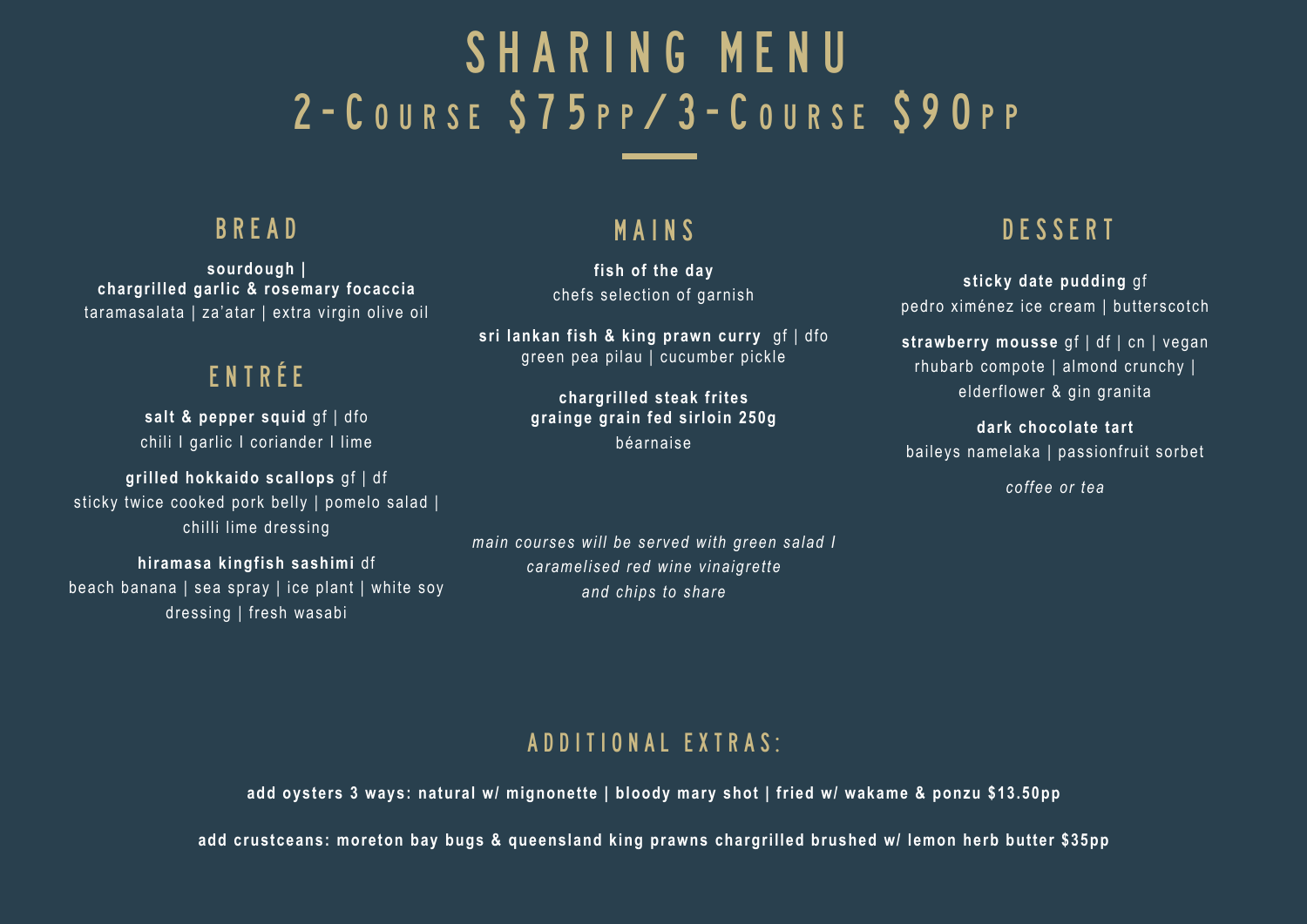## 3 COURSE PREMIUM SET MENU S110PP

### Bread

**sourdough | chargrilled garlic & rosemary focaccia | olives** taramasalata | za'atar | extra virgin olive oil

## entrée

**half dozen mixed oysters** gf |df natural | fried | shot

**grilled hokkaido scallops** gf | df sticky twice cooked pork belly | pomelo salad | chilli lime dressing

**hiramasa kingfish sashimi** df beach banana | sea spray | ice plant | white soy dressing | fresh wasabi

**sweetcorn & blue swimmer crab chowder**  littleneck clams | scampi | shellfish oil toasted sourdough

## mains

**fish of the day** chefs selection of garnish

 **chermoula queensland king prawns** gf | dfo carrot harissa | chickpea preserved lemon labneh salad

**snapper pie**  broccolini I confit garlic I sauce soubise

**beef eye fillet | 200g | grainge | grain fed angus | moreton bay bug** gf béarnaise sauce | chips

*main courses will be served with green salad I caramelised red wine vinaigrette and chips to share* 

## **DESSERT**

**sticky date pudding** gf pedro ximénez ice cream | butterscotch

**strawberry mousse** gf | df | cn | vegan rhubarb compote | almond crunchy | elderflower & gin granita

**dark chocolate tart** baileys namelaka | passionfruit sorbet

*coffee or tea*

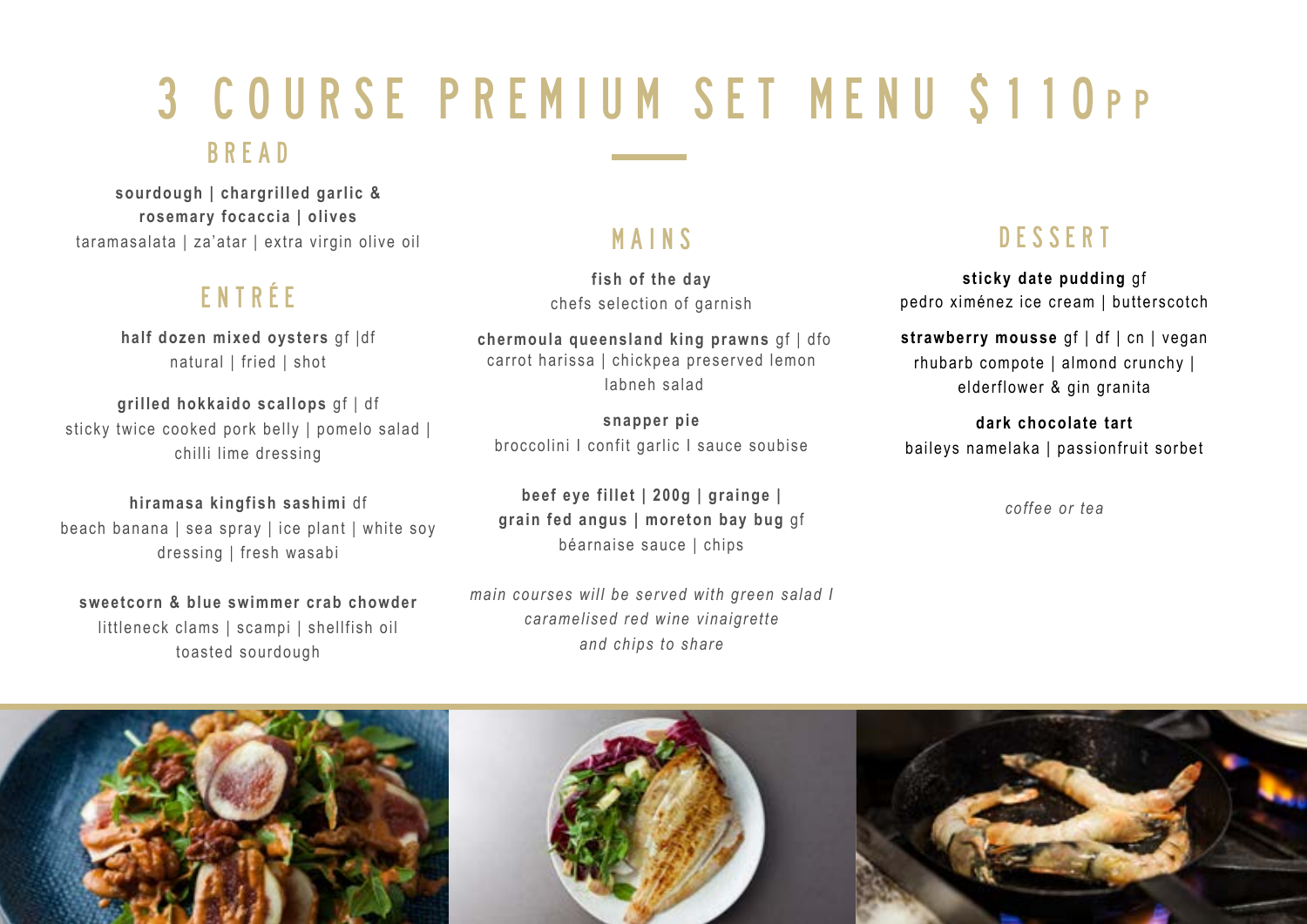## TERMS & CONDITIONS

### Reservations and Deposit:

A function at Garfish Crows Nest will be confirmed upon receipt of credit card details and signed Terms and Conditions. We do not require a deposit; however, please take note of our cancellation policy and confirmation of numbers listed below.

### Function cancellations:

We reserve the right to impose a 20% a cancellation fee if a function is cancelled within seven days of the scheduled function date. No fee will be charged if the function is cancelled more than seven (7) days in advance.

#### Confirmation of numbers:

Numbers are to be confirmed by you, by phone call at least 48 hours in advance of your booking, we will call you on the day for a final confirmation. You will be charged for the number of guest you confirm.

### Alcohol and beverage packages:

As we are fully licensed venue we do not permit BYO for functions. We operate under an 'on consumption' basis. You are advised to pre-select wines to ensure adequate stocks are available & chilled for your event.

### Surcharge and Gratuity:

A 10% Surcharge does apply to all functions booked on Sundays and Public Holidays. Menu prices do not include a gratuity, if you would like one to be added please specify.

#### Seasonal menu changes and pricing:

To ensure we are constantly maintaining our high standards of produce and service our menus are subject to seasonal changes. We will call ahead on the day to inform you of this, and will ensure that a suitable alternative will be available in this event. All prices quoted are subject to change. Receipt of your credit card details will secure the menu price at this time.

### Responsible service of Alcohol:

Garfish has taken measures to ensure that guests enjoy alcohol without danger to themselves, fellow guests or staff. Staff have been trained in the practices of RSA and management supports the actions of staff in refusing service to intoxicated, disorderly or underage patrons, in accordance with the Responsible Service of Alcohol Act.

### Payment:

Payment must be made in full on the day of the function using cash, credit or EFT via prior arrangement with Garfish management. Eftpos facilities are available.

#### Indemnity and Damages:

Garfish Crows Nest does not assume responsibility or liability for any loss or damage to any property belonging to the client, client's guests or invitees; or for any injury sustained to the clients during their time at Garfish. Garfish also reserves the right to remove any undesirable persons from the event or the restaurant premises without liability. The client is liable for the actions of their invitees and any damages or losses incurred during the event. Any costs will be billed directly to the client.

#### Children:

A set children's menu for children under 12 will be available at a cost of \$20 per child.

### public health orders:

**In line with NSW Government public health orders all attendees will be required to check into premises using Service NSW QR code and show proof of vaccination or valid exemption documents on arrival. Masks must be worn on arrival and anytime when not consuming food or drinks.**